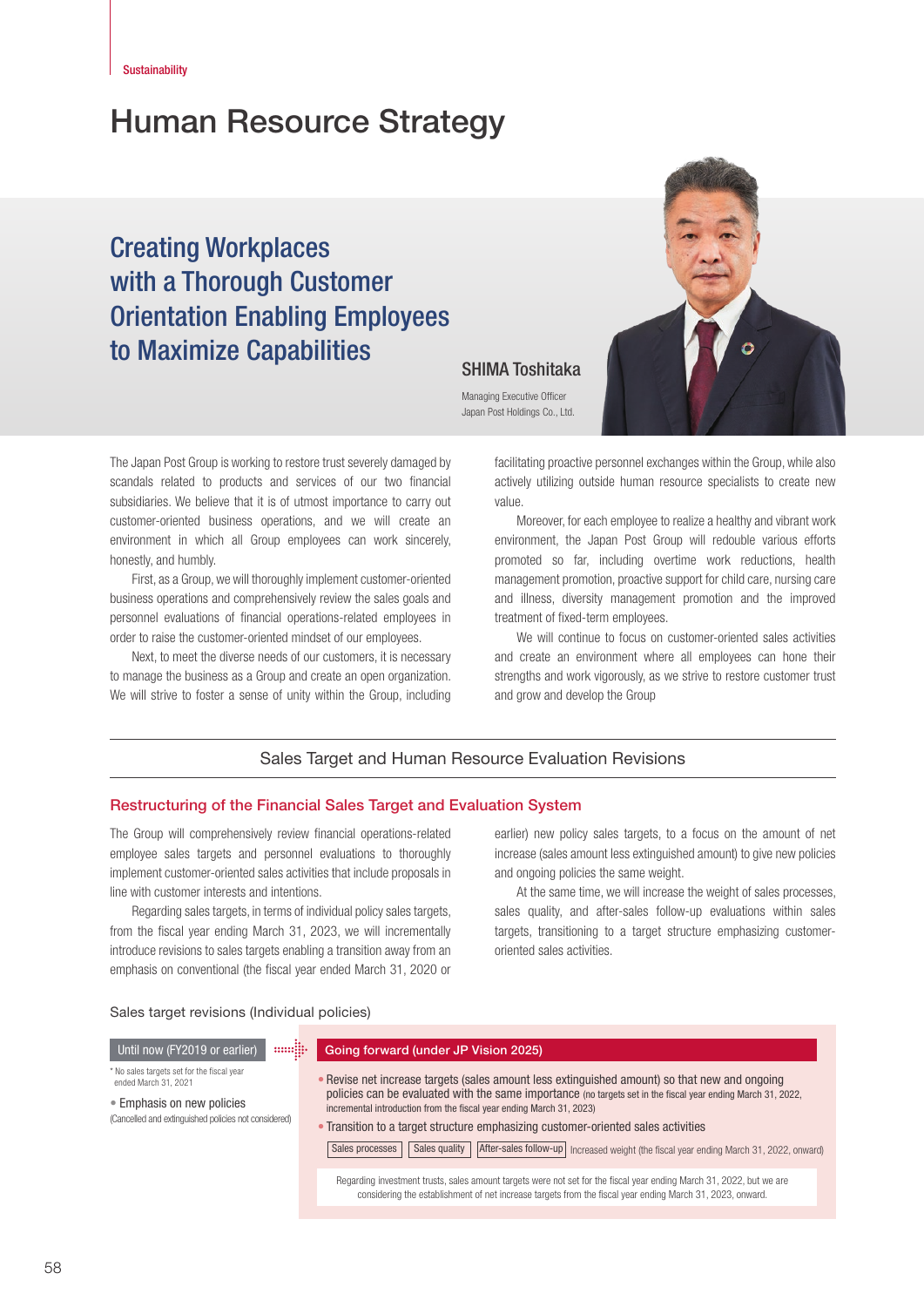Regarding human resource evaluations, in line with individual policy sales target revisions, to facilitate a balance between the emphasis on conventional (the fiscal year ended March 31, 2020, or earlier) new policy sales achievements and customer-oriented sales activities to reduce the weight of sales achievements while at the same time increasing the weight of sales processes, sales quality, and after-sales follow-up evaluations.

Human resource evaluation revisions (Individual policies)

restoration of customer trust.

• Revise evaluation weight settings biased toward new policy sales, evaluate customer-oriented approach of sales activities in a well-balanced manner \*No sales targets set for the fiscal year<br>ended March 31, 2021 • In addition, from the fiscal year ending March 31, 2022, we will introduce and expand evaluations based on customer feedback (satisfaction). Sales performance  $\cdots$  Weight reduction (No targets set in the fiscal year ending March 31, 2022; targets will be incrementally introduced from the fiscal year ending March 31, 2023) Until now (FY2019 or earlier) **Figurally Going forward (under JP Vision 2025)** • Emphasis on new policy sales Sales processes | Sales quality | After-sales follow-up | Increased weight (the fiscal year ending March 31, 2022, onward) We will also review investment trusts and other financial products in the same way.

# Group Personnel Exchanges

# Promoting Personnel Exchanges to Enhance Openness throughout the Group

Japan Post Holdings is a corporate Group providing three businesses: postal services, banking, and insurance through post offices in an integrated manner, thus it is extremely important to foster a sense of unity among Group employees, and to this end, we are actively engaged in inter-Group personnel exchanges in order to optimally allocate personnel throughout the entire Group.



Further, from the fiscal year ending March 31, 2022, onward, the Group will introduce and expand evaluations based on customer

These revisions to financial operations-related employee sales target and human resource evaluation systems will enhance the customer-oriented mindset among employees, leading to the

feedback (degree of satisfaction).

# Development of Internal Human Resources, Proactive Recruitment of Outside Specialists

# Development of Human Resources able to Contribute to Enhancing Group Corporate Value and the Recruitment of Outside Specialists

The Japan Post Group is a highly public corporate group functioning as social infrastructure centered on post offices seeking Group personnel who are sincere with strong aspirations and passion. Each Group company establishes roles expected for each course according to employee workstyles and conducts training according to position.

Additionally, operating three business comprising postal, banking, and insurance through post offices in an integrated manner, it is extremely important to foster as sense of unity throughout the Group, thus we established the Postal College within Japan Post to provide unified training to officers of each Group company, Head Office planning staff, new hires for general positions, and other employees.

Further, to acquire highly specialized capabilities in line with business characteristics, the Group attempts to recruit and retain midcareer personnel with experience in real estate, legal affairs, IT fields, investment and market management, market risk management, actuaries, and other specializations especially for Head Office positions.

Going forward, to further enhance human resources within the creation of new value through the promotion of digital transformation, the Japan Post Group will be more proactive in terms of hiring outside specialists and developing internal human resources.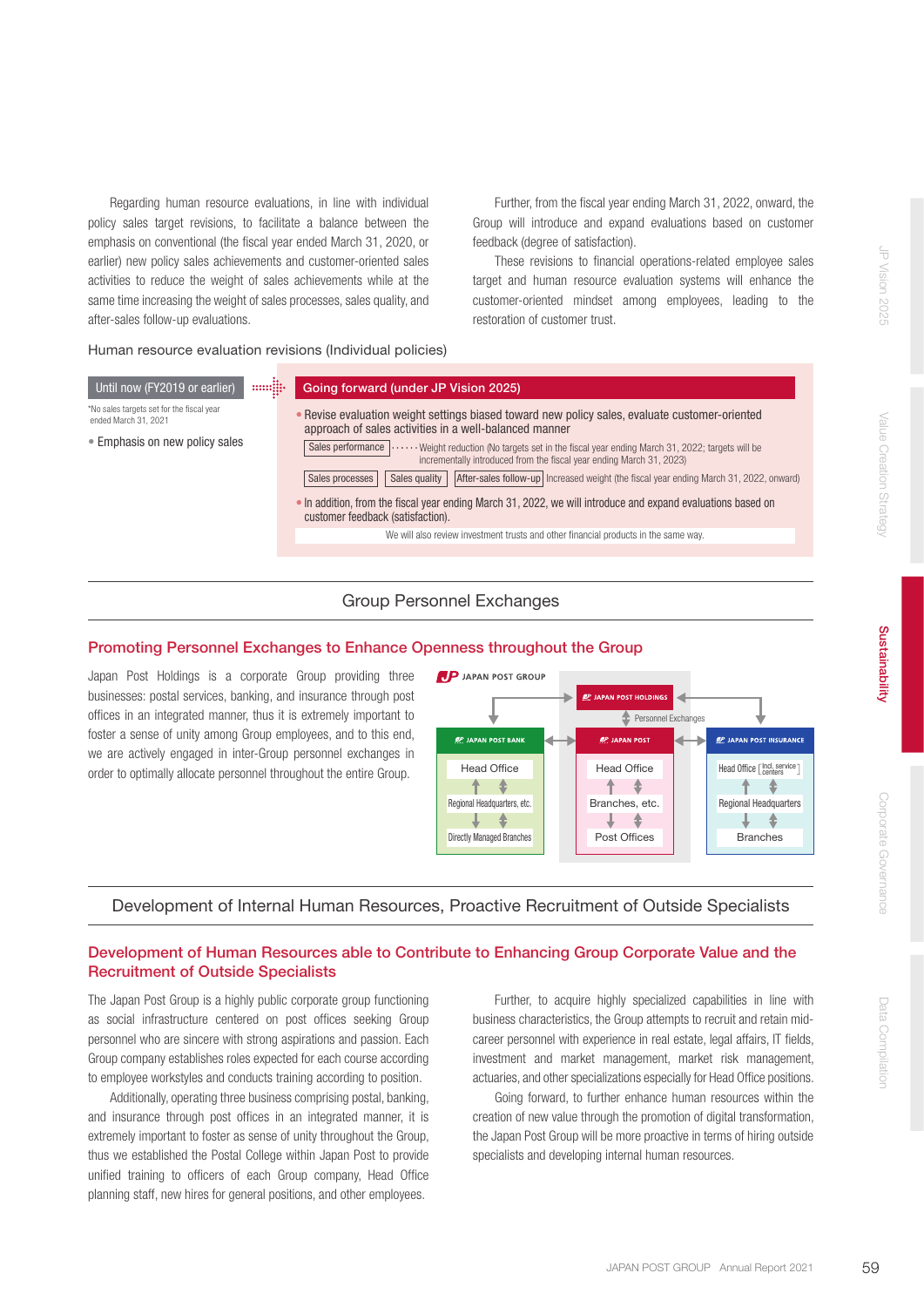# Promoting Diversity

#### Promoting the Active Participation of Women

In recognizing that the further elevation of female employees is indispensable for the growth and development of the Group amid diversifying consumer needs, workstyles, and other changes in the social environment, we established targets for the ratio of women among managers. Additionally, in order to create an environment where employees can work comfortably, we are making efforts to reduce overtime work, enhance systems supporting a balance between work and childcare, and provide training for female employees to foster career awareness.



#### Promoting Senior Employment

As the labor force population shrinks due to declining birthrates and aging populations, the Group aims to further leverage the abilities and experience of senior employees. Recognizing the need to create an environment where employees can work while maintaining motivation,

we raised the retirement age to 65 years old from the fiscal year ending March 31, 2022. Further, going forward, we will proceed with specific studies on securing employment opportunities up to the age of 70 years old.

# Promoting the Employment of People with **Disabilities**

Recognizing that it is our social responsibility as a corporation to provide appropriate employment opportunities to people with disabilities, the Japan Post group promotes (1) the proactive recruitment of persons with disabilities, (2) the establishment of work environments and training aimed at employment retention and (3) the establishment and proactive utilization of special subsidiaries, with the immediate goal of raising the Group's employment rate for persons with disabilities to 2.5% (2.36% as of June 2020).

#### Responding to Sexual Diversity

The Japan Post Holdings' Basic Policy on Corporate Governance advocates the promotion of diversity management aimed at creating a work environment where sexual minority employees can work comfortably. Specifically, we provide a hotline for employees to report human rights violations or harassment incidents, we attempt to raise awareness and understanding regarding LGBT issues, including awareness seminars conducted by LGBT-related parties, we extended special paid leave (for marriage or bereavement) to include same-sex partners, and we sponsor and participate in Tokyo Rainbow Pride.

# **VOICE**

#### **LP JAPAN POST HOLDINGS**

We will pay attention to a wide range of issues and promote the creation of a workplace where all employees feel comfortable working so that Group employees can fully demonstrate their individual abilities and provide higher quality services to customers.



OHASHI Shigehiro, Group Leader, Human Resource Planning, Human Resource Department, Japan Post Holdings Co., Ltd.

# **AP JAPAN POST BANK**

We established the Japan Post Bank Diversity Committee, chaired by the Representative Executive Officer, President & CEO, in which representatives from each organization nationwide participate as members to develop actions resolving various organizational issues according to specific conditions at each organization.



# **RP JAPAN POST**

We will further promote understanding and disclosure of diversity management activities so that employees can create a workplace where they can maximize their abilities and create many projects incorporating diverse perspectives.



ICHINO Yoko, Manager, Diversity Promotion Office, Human Resource Department Japan Post Co., Ltd.

## **LP JAPAN POST INSURANCE**

By creating a work environment where diverse human resources can work with peace of mind and employees can engage independently on workstyle reforms, we will lead corporate developments and customer service improvements.



YOKOI Tamaki, Manager, Diversity Promotion Office, Human Resources Development Department, Japan Post Insurance Co., Ltd.

OKUDA Yudai, Group Leader, Diversity Promotion Department, Japan Post Bank Co., Ltd.